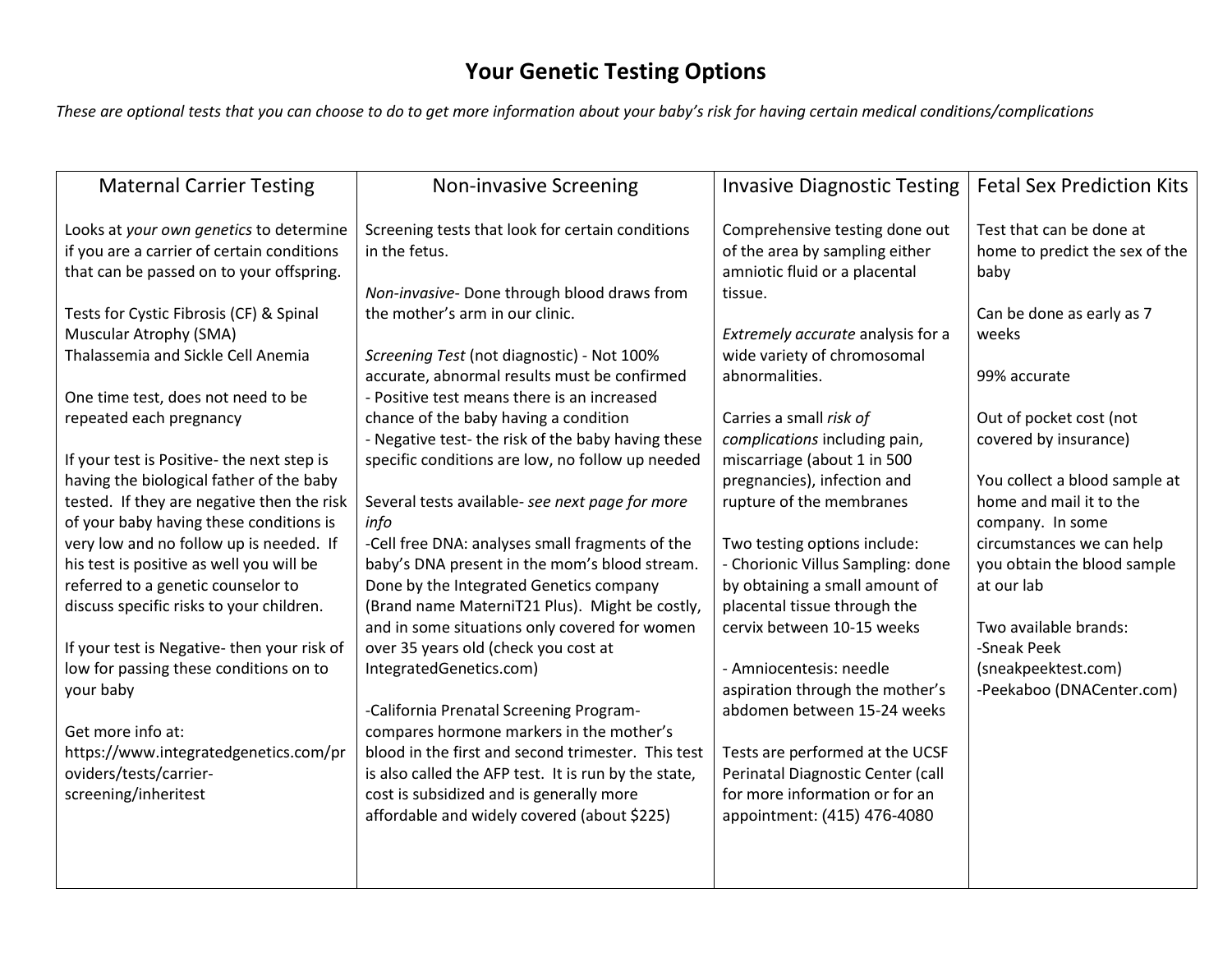## Non-Invasive Screening Options

|            | <b>Cell Free Fetal DNA</b>        | <b>Sequential Screening</b>       | Serum Integrated                 | <b>Quad Marker Screening</b>        |  |
|------------|-----------------------------------|-----------------------------------|----------------------------------|-------------------------------------|--|
|            | (One Blood Draw)                  | (2 blood drawn + a extra          | Screening                        | (1 blood draw)                      |  |
|            |                                   | ultrasound)                       | (2 blood draws)                  |                                     |  |
| What it    | Baby's risk for chromosomal       | -Trisomy 21                       | -Trisomy 21                      | - Neural tube defects               |  |
| tests      | abnormalities:                    | -Trisomy 18                       | -Trisomy 18                      | - SLOS                              |  |
| for        | -Trisomy 21                       | - Neural tube defects             | - Neural tube defects            | Can also test for Trisomy 21 and 18 |  |
|            | -Trisomy 18                       | -SLOS                             | -SLOS                            | if not previously done              |  |
|            | -Trisomy 13                       |                                   |                                  |                                     |  |
|            | -Various sex chromosome           |                                   |                                  |                                     |  |
|            | aneuploidies                      |                                   |                                  |                                     |  |
|            | - Various Deletion syndromes      |                                   |                                  |                                     |  |
|            |                                   |                                   |                                  |                                     |  |
| How it     | 1 blood draw from mom's arm any   | Blood draw from mom's arm at      | Blood draw from mom's arm at     | 1 blood draw from mom's are at      |  |
| tests      | time after 9 weeks gestation      | our clinic between 10-13 weeks    | our clinic between 10-13 weeks   | our clinic between 15-20 weeks      |  |
| for &      |                                   | ---PLUS---                        |                                  |                                     |  |
| When       |                                   |                                   | --- PLUS ---                     |                                     |  |
| it's       |                                   | Nuchal ultrasound at 11-13 weeks  |                                  |                                     |  |
| done       |                                   | at the hospital                   | A second blood draw from         |                                     |  |
|            |                                   | $-PLUS$                           | mom's arm at our clinic          |                                     |  |
|            |                                   |                                   | between 15-20 weeks              |                                     |  |
|            |                                   | Another blood drawn at 15-20      |                                  |                                     |  |
|            |                                   | weeks at our clinic               |                                  |                                     |  |
| <b>FYI</b> | -Most accurate for women >35      | This option includes the Nuchal   | Slightly less accurate for       | -Least accurate test for Trisomy 18 |  |
|            | -Can be combined with the Quad    | ultrasound: a limited ultrasound  | detection of Trisomy 21 and 18   | and $21$                            |  |
|            | Marker Test to screen for spina   | done by a certified technician to | than the sequential screening    | -Can be done as a standalone test   |  |
|            | bifida                            | measure the thickness of the back | testing (nuchal ultrasound       | or in combination with other        |  |
|            | - Maybe costly if not covered by  | of the fetus' neck. An increased  | increases accuracy of that test) | screening                           |  |
|            | insurance. We recommend you       | thickness may indicate an         |                                  |                                     |  |
|            | check the MaterniT21 test website | increased risk for Trisomy 21 or  |                                  |                                     |  |
|            | before having this test:          | Trisomy 18. Done locally at St    |                                  |                                     |  |
|            | IntegratedGenetics.com or 877-    | Joe's hospital and in Fortuna at  |                                  |                                     |  |
|            | 821-7266                          | Redwood Women's Heath, or out     |                                  |                                     |  |
|            |                                   | of the area                       |                                  |                                     |  |